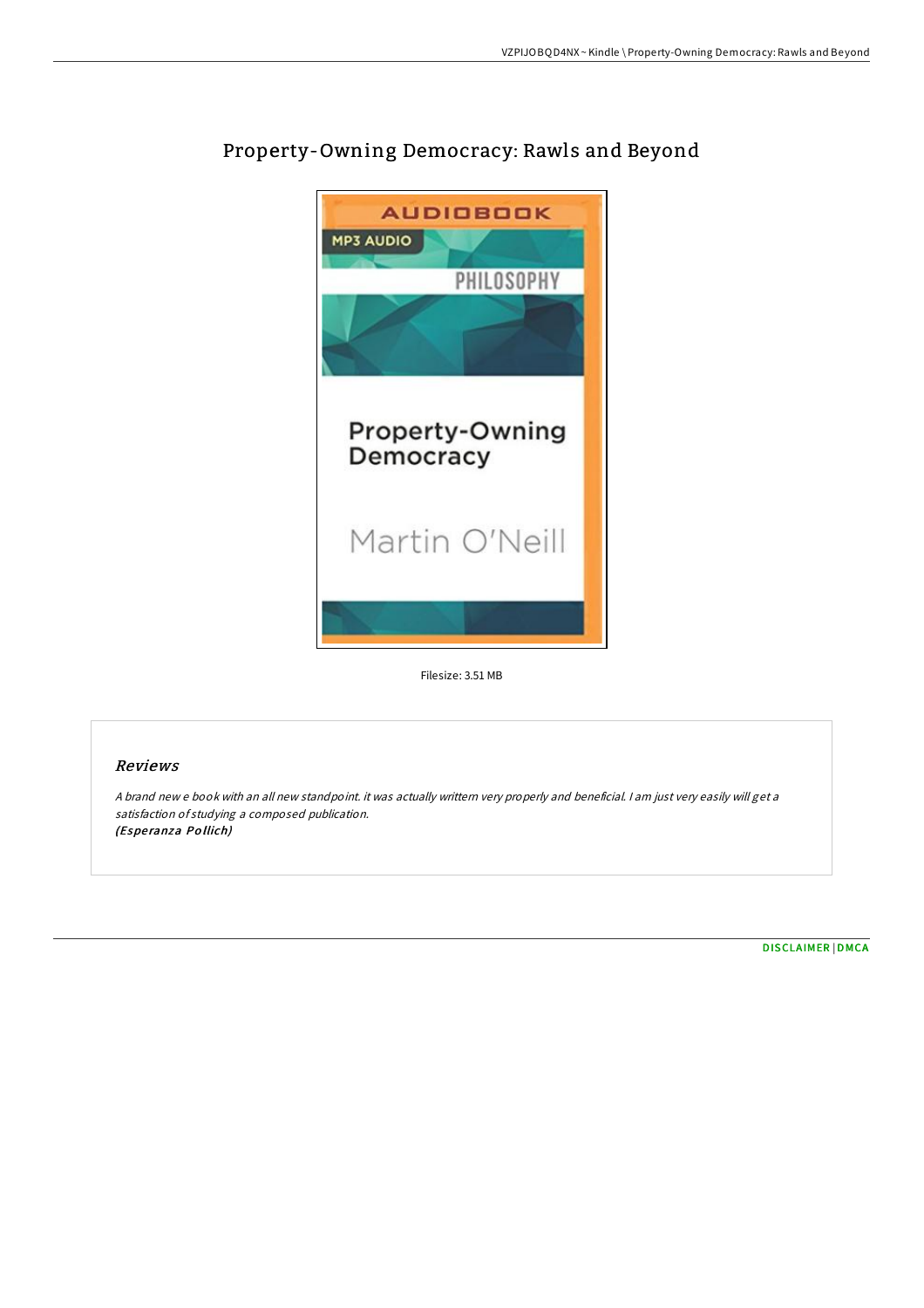### PROPERTY-OWNING DEMOCRACY: RAWLS AND BEYOND



**DOWNLOAD PDF** 

Audible Studios on Brilliance, 2017. CD-Audio. Condition: New. Unabridged. Language: English . Brand New. Is social justice possible within capitalist societies? Or should progressives and egalitarians be looking for viable alternatives to free-market capitalism? John Rawls, one of the most influential political philosophers of the last century, advanced the view that social justice is indeed impossible within the constraints of the capitalist welfare state. Rawls believed that familiar capitalist societies in which a small minority holds a massively disproportionate share of wealth could not possibly be just. Instead, he argued that justice requires a diFerent form of socioeconomic organization, one in which human and nonhuman capital is dispersed widely. He called it a property-owning democracy. Property-Owning Democracy: Rawls and Beyond presents the first extended treatment of Rawls important ideas about the practical implementation of his theory of justice. Contributors to this volume approach Rawls idea from a number of perspectives: its philosophical foundations, institutional implications, and possible connections to the future of leI-of-center politics. Readings shed new light on a variety of topics, including the inequality of current wealth distribution in advanced capitalist societies; ways of funding a system of universal asset holdings; novel democratic forms of ownership; the link between asset ownership and human capital; and many others. Property-Owning Democracy: Rawls and Beyond oFers thought-provoking insights into the concept of social justice in the 21st-century world. Martin O Neill is lecturer in political philosophy in the department of politics at the University of York. He has previously been hallsworth research fellow in political economy at the University of Manchester, a research fellow in philosophy and politics at St John s College, University of Cambridge, and a Hoover fellow in economic and social ethics at the Universite catholique de Louvain. He is co-editor (with Shepley Orr) of a forthcoming book,...

品 Read Prope[rty-Owning](http://almighty24.tech/property-owning-democracy-rawls-and-beyond.html) Democracy: Rawls and Bevond Online  $\Box$ Download PDF Prope[rty-Owning](http://almighty24.tech/property-owning-democracy-rawls-and-beyond.html) Democracy: Rawls and Beyond